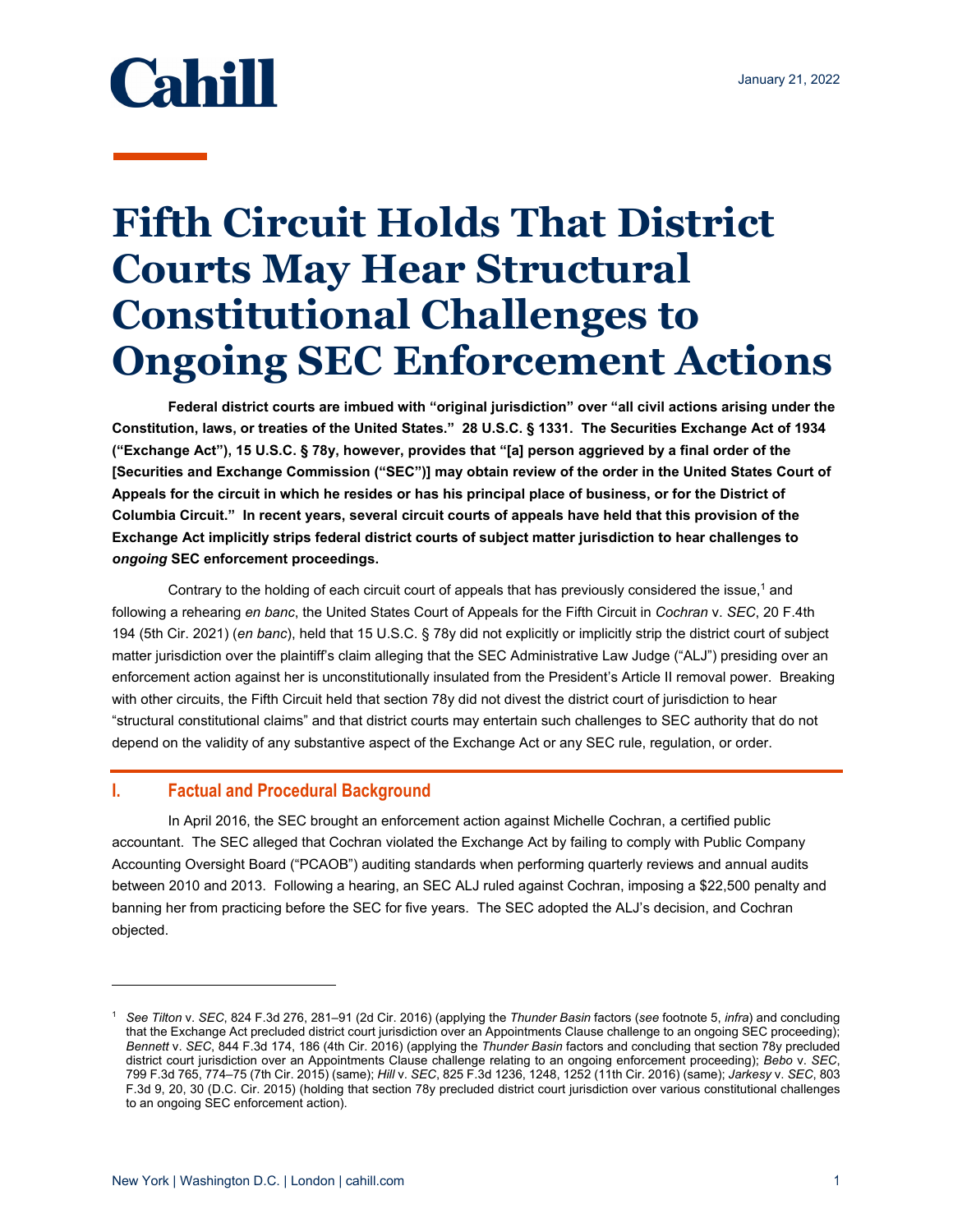Before the SEC ruled on Cochran's objection, the United States Supreme Court issued its opinion in *Lucia* v. *SEC*, 2 which held that, because SEC ALJs are officers of the United States under the Appointments Clause, they must be appointed by the President, a court of law, or a department head. In response to *Lucia*, the SEC remanded all pending administrative law cases, including Cochran's, for new proceedings before constitutionally appointed ALJ<sub>s.</sub>3

Following reassignment of Cochran's case to a new ALJ, Cochran filed suit in the United States District Court for the Northern District of Texas, seeking to enjoin the SEC's enforcement proceedings against her. Cochran alleged that, because the SEC ALJs enjoy multiple layers of "for-cause" removal protection, they are unconstitutionally insulated from the President's Article II removal power (Cochran's "removal power claim").4

On March 25, 2019, the district court dismissed Cochran's claim for lack of subject-matter jurisdiction, holding that because Exchange Act section 78y permits judicial review of final SEC orders in certain circuit courts of appeals, the Exchange Act implicitly strips district courts of jurisdiction to hear challenges regarding ongoing SEC enforcement proceedings. *Cochran* v. *SEC*, No. 4:19-CV-066-A, 2019 WL 1359252 (N.D. Tex. Mar. 25, 2019). In the district court's view, Cochran had to first raise her constitutional claim in the SEC proceeding and then petition for review in the Fifth Circuit or the District of Columbia Circuit if the proceeding resulted in an adverse ruling.

On August 11, 2020, a divided Fifth Circuit panel affirmed the district court's dismissal of Cochran's claim for lack of subject matter jurisdiction. *Cochran* v. *SEC*, 969 F.3d 507 (5th Cir. 2020). The Fifth Circuit joined each of the five circuit courts of appeals that has previously considered the issue and held that a party may not raise a constitutional challenge to an SEC enforcement action in federal district court before the agency proceeding ends. The court, in an opinion authored by Judge Costa, held that the text and structure of the Exchange Act exhibited a general intent to deprive district courts of subject matter jurisdiction and, after considering each of the *"Thunder Basin*" factors,<sup>5</sup> that Congress intended that constitutional challenges to SEC enforcement actions, like those raised by Cochran, follow the common path for judicial review of agency action—appeal to the court of appeals after an agency ruling. Judge Haynes dissented, stating that Cochran's claim was "not the type over which Congress intended to limit judicial review." *Id.* at 518. On October 30, 2020, the Fifth Circuit granted rehearing *en banc* to determine whether the district court had subject matter jurisdiction over Cochran's removal power claim.<sup>6</sup>

### **II. The Fifth Circuit's** *En Banc* **Decision**

On December 13, 2021, the *en banc* court reversed the prior panel, holding that section 78y did not strip the district court of its jurisdictional power to hear "all civil actions arising under the Constitution," 28 U.S.C. § 1331, including Cochran's removal power claim. *Cochran*, 20 F.4th at 199. Examining the text of section 78y, Supreme

<sup>&</sup>lt;sup>6</sup> Although Cochran also asserted a due process claim, she abandoned the claim by failing to challenge the district court's dismissal of her due process claim in her *en banc* briefing. *Cochran*, 20 F.4th at 199 n.4.



<sup>&</sup>lt;sup>2</sup> 138 S. Ct. 2044 (2018); see also our firm memorandum on this decision, which can be found [here.](https://www.cahill.com/publications/firm-memoranda/2018-06-27-supreme-court-holds-that-the-sec-s-administrative-law-judges-are-officers-subject-to-the-constitution-s-appointments-clause/_res/id=Attachments/index=0/CGR%20Memo%20-%20Supreme%20Court%20Holds%20That%20the%20SEC%E2%80%99s%20ALJs%20Are%20Officers%20Subject%20to%20the%20Constitution%E2%80%99s%20Appointments%20Clause.pdf)

<sup>3</sup> In an attempt to cure the constitutional issues raised in *Lucia*, the SEC ratified the appointment of all of its ALJs.

<sup>4</sup> The Court in *Lucia* declined to reach this removability issue. *Lucia*, 138 S. Ct. at 2050 n.1.

<sup>&</sup>lt;sup>5</sup> In *Thunder Basin Coal Co. v. Reich*, 510 U.S. 200, 212-13 (1994), the Supreme Court set forth three factors for courts to consider in determining whether Congress intended to preclude initial judicial review by creating a statutory framework that delegates initial review to an administrative agency: (1) whether the plaintiff can obtain meaningful judicial review in the statutory scheme, (2) whether the claim is wholly collateral to the statutory scheme, and (3) whether the claim is outside the agency's expertise.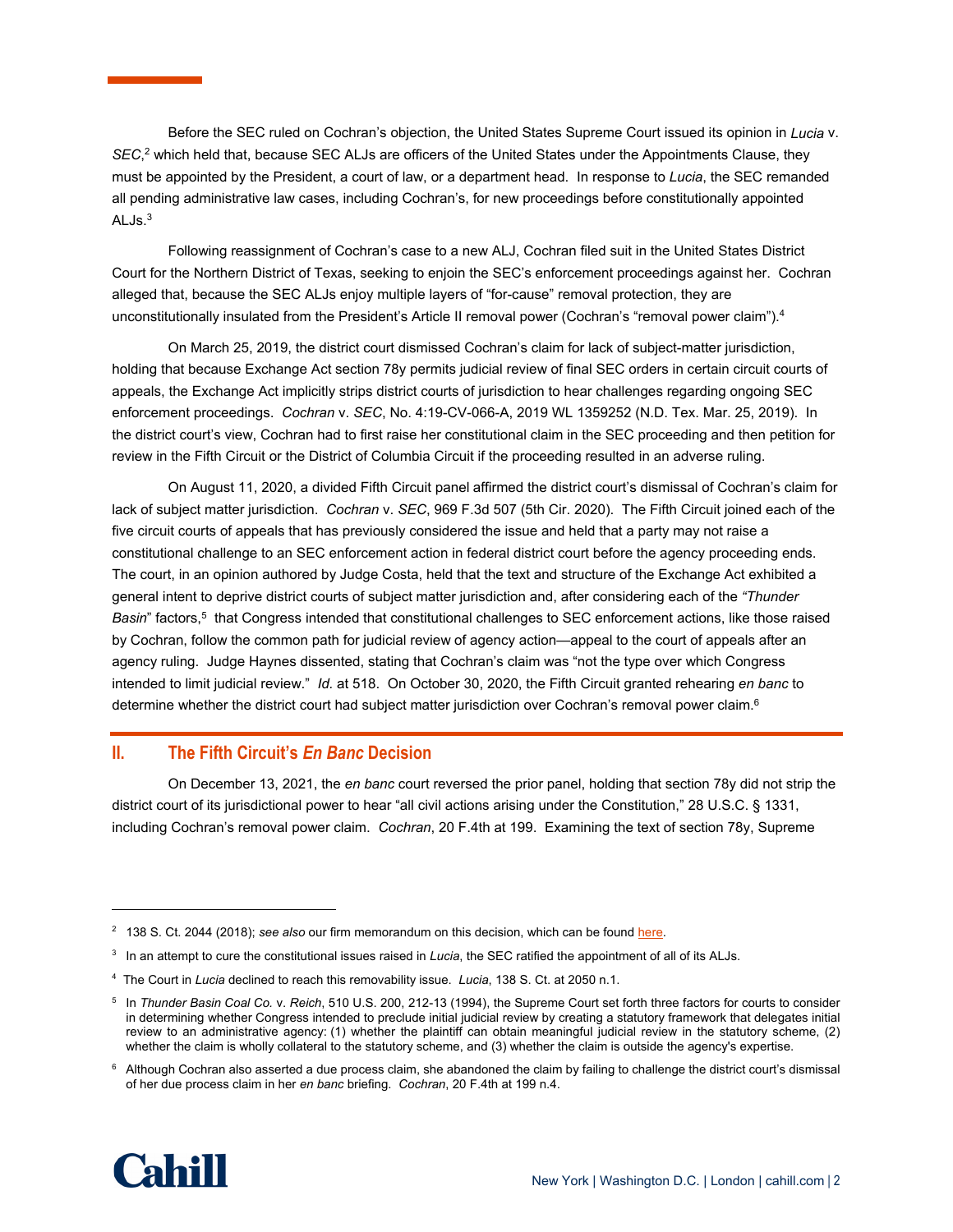Court precedent interpreting section 78y, and the *Thunder Basin* factors, the 9-7 majority held that Congress did not strip district courts of their jurisdiction to hear structural constitutional claims such as Cochran's.<sup>7</sup>

The Fifth Circuit, in an opinion authored by Judge Haynes, held that the text of section 78y — under which a "person aggrieved by a final order of the [SEC] . . . may obtain review of the order in" certain circuit courts of appeals — neither explicitly nor implicitly strips district courts from hearing structural constitutional claims where the SEC has not issued a final order. First, although section 78y specifies that persons aggrieved by a *final* SEC order may petition the relevant courts of appeals, it "says nothing about people, like Cochran, who have not yet received a final order." *Id.* at 200. And because Cochran's claim was wholly unrelated to the conduct for which she was prosecuted, it has "nothing to do with any final order that the [SEC] might one day issue." *Id.* Second, although section 78y(a)(1) is phrased permissively by using the word "may" — "it does not say that anyone 'shall' or 'shall not' do anything," *id.*  at 201 — section 78y elsewhere uses mandatory language. For example, section 78y(a)(3) provides that jurisdiction "becomes exclusive" in the court of appeals only after (1) the SEC issues a final order, (2) an aggrieved party files a petition, and (3) the SEC submits its administrative record. "The use of the word 'exclusive' in § 78y(a)(3) shows that Congress knew how to strip jurisdiction when it wanted to—and it only highlights that Congress did not strip § 1331 jurisdiction elsewhere." *Id.* at 201.

According to the *en banc* Fifth Circuit, the Supreme Court's decision in *Free Enterprise Fund* v. *PCAOB*, 561 U.S. 477 (2010), further compels the conclusion that section 78y does not strip federal district courts of their power to hear structural constitutional claims. In *Free Enterprise Fund*, the PCAOB opened a formal investigation into an accounting firm's practices and the accounting firm sued in federal district court, seeking injunctive relief and alleging that the PCAOB was unconstitutionally structured due to dual for-cause limitations on the removal of Board members. 561 U.S. at 487. In response, the government argued that section 78y deprived the district court of subject matter jurisdiction and moved to dismiss. *Id.* at 489. The Supreme Court rejected the government's argument, and, applying the Thunder Basin factors,<sup>8</sup> held that "the text [of section 78y] does not expressly limit [district court] jurisdiction .... Nor does it do so implicitly." *Id.* According to the *Cochran* majority, "every material aspect of the Supreme Court's reasoning in *Free Enterprise Fund* would seem to apply" to Cochran's challenge, and the fact that an enforcement proceeding already had been commenced against Cochran was insufficient to distinguish the Supreme Court's interpretation of section 78y in the context of a removal power claim. *Cochran*, 20 F.4th at 203.

Conducting its own application of the *Thunder Basin* factors, the *en banc* Fifth Circuit found that each factor weighed in favor of permitting Cochran's removal power claim to proceed before the district court: (1) section 78y did not afford Cochran meaningful review of her claim because the enforcement proceedings would not necessarily result in an adverse order (a prerequisite for judicial review under section 78y(a)(1)); (2) Cochran's claim was wholly collateral to the Exchange Act's statutory-review scheme; and (3) constitutional removal power claims are outside the SEC's area of expertise. *Id.* at 206-10. "[T]he *Thunder Basin* inquiry simply reaffirms that *Free Enterprise Fund* controls this case and that Cochran's removal power claim is within the district court's jurisdiction." *Id.* at 212 (reversing the district court's dismissal of Cochran's removal power claim and remanding for further proceedings).

Seven judges dissented. In dissent, Judge Costa, author of the reversed panel opinion and joined by each of the dissenting judges, emphasized that the majority, "for the first time in the 80-plus year history of the SEC," permitted a person facing SEC enforcement to bring a simultaneous proceeding against the agency in federal district

<sup>8</sup> *Supra* n. 5.



 $^7$  The majority also rejected the SEC's argument that Cochran's removal power claim was not ripe, finding that it involved a pure issue of law that could be decided without any additional fact-finding and that withholding court consideration would impose a hardship. *Cochran*, 20 F.4th at 212-13.